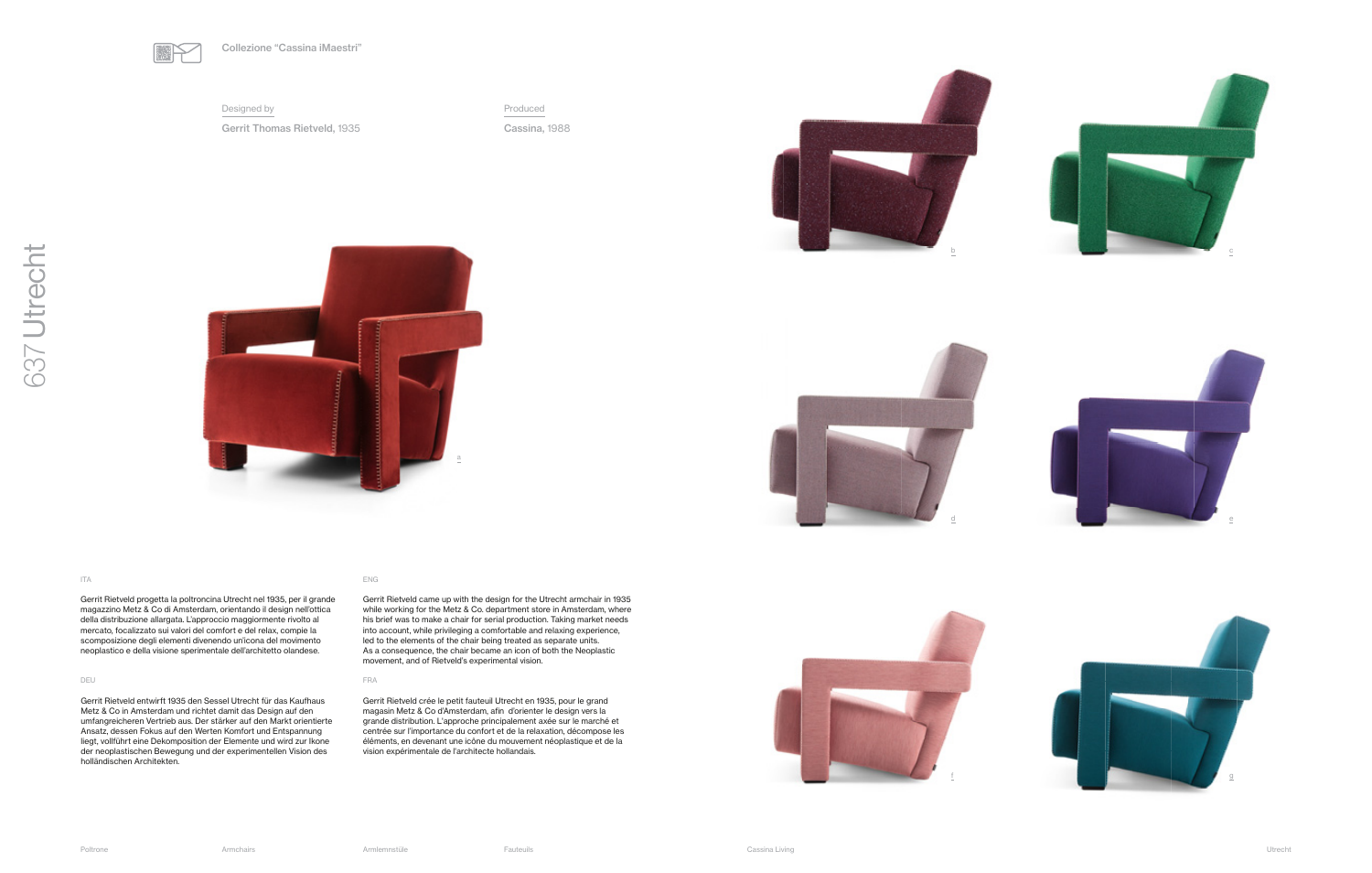### Designed by



Gerrit Thomas Rietveld, 1935

## Produced Cassina, 2016



XL La versione XL non è numerata né marchiata. Questo modello è una nuova interpretazione del modello iconico del 1935: una risposta antropometrica agli scatti di crescita delle generazioni.

Baby La versione Baby non è numerata né marchiata. Rietveld è stato uno dei primi nella storia del design a disegnare mobili e oggetti per bambini, anzitutto per esigenze familiari. In omaggio a questa sua attenzione per il mondo dell'infanzia, Cassina propone una nuova interpretazione del modello iconico del 1935: si tratta di una versione riproporzionata ed ergonomicamente adatta ai bambini.

### DEU FRANCISCO E ESTE EN EL CONTENER EN EL CONTENERATIVO EN ENFERADO EN ENFERADO EN EL CONTENERATIVO EN EL CONTENERATIVO EN EL CONTENERATIVO EN EL CONTENERATIVO EN EL CONTENERATIVO EN EL CONTENERATIVO EN EL CONTENERATIVO EN

XL This version hasn't the numbering and the identifying mark. Cassina offers a new reinterpretation of the iconic model dated 1935: an anthropometric response to the increasing sizes of modern generations.

Baby This version hasn't the numbering and the identifying mark. In the history of design Rietveld was one of the first architect who designed furniture and items for children, first of all for his family<br>needs. In tribute to his attention to the world of childhood, Cassina offers a new reinterpretation of the iconic model dated 1935: it is a new version, with reduced sizes to be ergonomically suited to children.

XL Das Modell XL ist weder nummeriert noch markiert. Dieses Modell ist eine Neuinterpretation des Ikonen-Modells aus dem Jahr 1935. Es verkörpert eine anthropometrische Lösung, die den Wachstumsmerkmalen der neuen Generationen gerecht wird.

Baby Die Ausführung als Kindersessel ist weder nummeriert noch markiert. Rietveld ist einer der ersten Gestalter in der Geschichte des Designs, der in erster Linie auch rein aufgrund familiärer Notwendigkeiten Möbel und Gegenstände für Kinder entwarf. Als Homage für diese der Kinderwelt gewidmete Aufmerksamkeit Rietvelds bietet Cassina eine neue Interpretation des Ikonen-Modells aus dem Jahr 1935. Es handelt sich um eine Ausführung mit neuen Proportionen und entsprechenden ergonomischen Eigenschaften.

XL La version XL n'est pas numérotée et n'a pas le marquage. Ce modèle est une nouvelle interprétation de l'icône du 1935 : une réponse anthropométrique à la croissance de taille des hommes.

Baby Cette version n'est pas numérotée et n'a pas le marquage. Rietveld a été un des premiers architectes dans l'histoire du design à dessiner meubles et objets pour les enfants, avant tout pour des nécessités de sa famille. En hommage à l'attention de l'architecte pour le monde de l'enfance, Cassina propose une nouvelle interprétation de l'icône du 1935: une version revue du point de vue de la proportion et de l'ergonomie pour les enfants.









### ITA DE LA CARACTERA EN CARACTERA EN CARACTERA EN CARACTERA EN CARACTERA EN CARACTERA EN CARACTERA EN CARACTERA